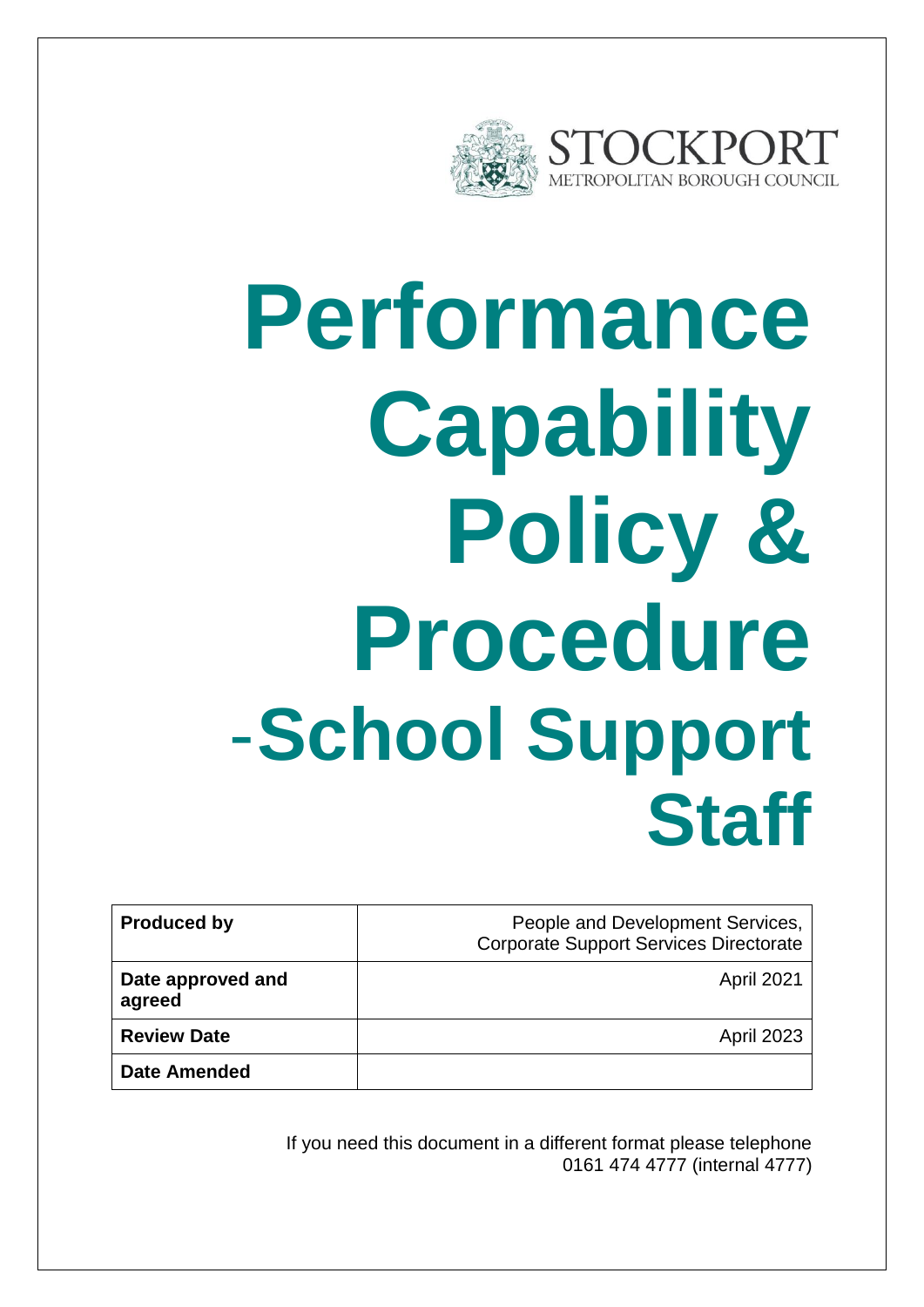### **Contents**

| 1. |                                                                       |  |
|----|-----------------------------------------------------------------------|--|
| 2. |                                                                       |  |
| 4. |                                                                       |  |
|    |                                                                       |  |
|    |                                                                       |  |
|    |                                                                       |  |
|    |                                                                       |  |
|    |                                                                       |  |
|    | 4.6 The person or panel conducting a performance capability hearing 6 |  |
| 5. |                                                                       |  |
| 6. |                                                                       |  |
| 7. |                                                                       |  |
| 8. |                                                                       |  |
|    |                                                                       |  |
| 9. |                                                                       |  |
|    |                                                                       |  |
|    |                                                                       |  |
|    |                                                                       |  |
|    |                                                                       |  |
|    |                                                                       |  |
|    |                                                                       |  |
|    |                                                                       |  |
|    |                                                                       |  |
|    |                                                                       |  |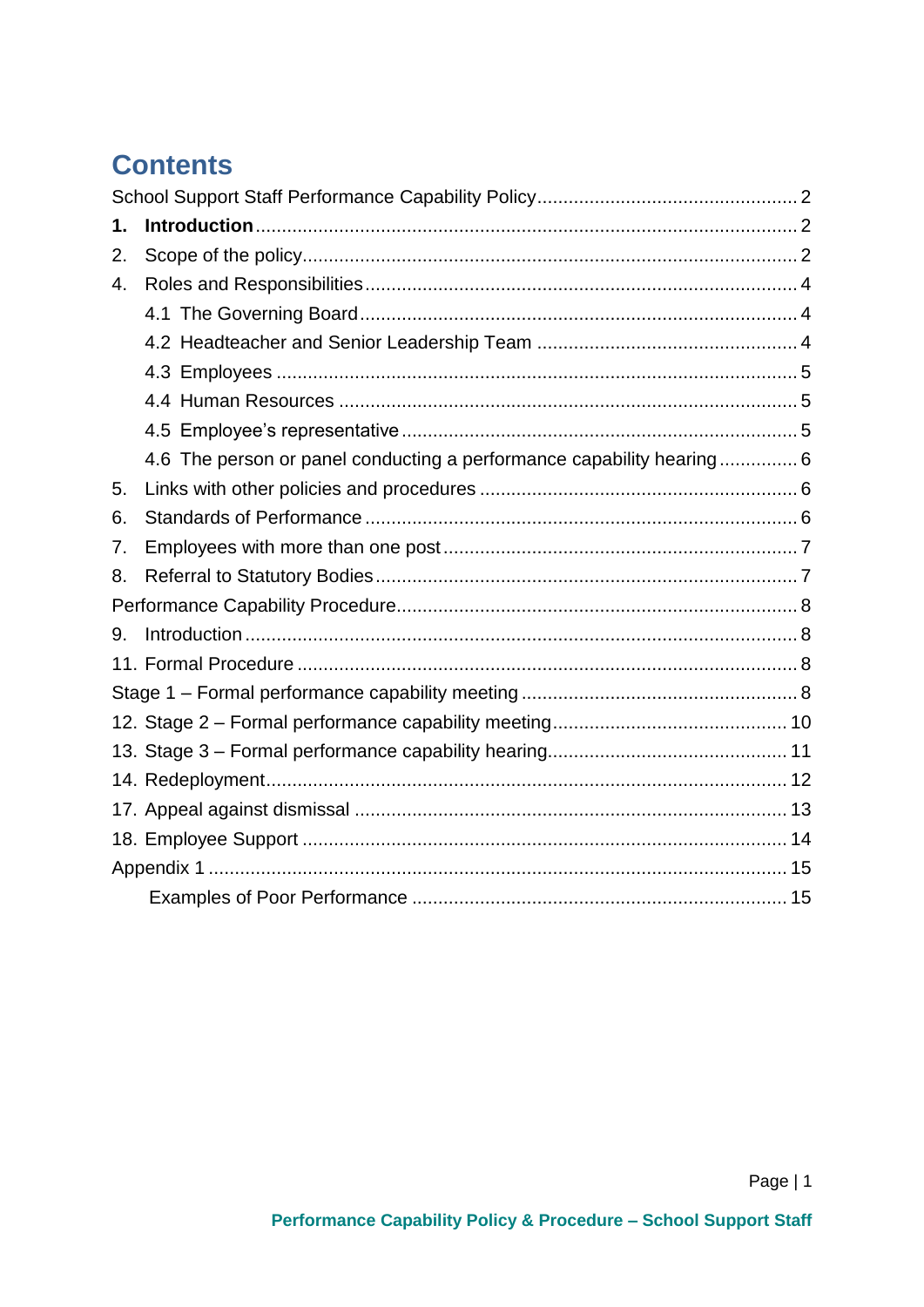## <span id="page-2-0"></span>**School Support Staff Performance Capability Policy**

### <span id="page-2-1"></span>**1. Introduction**

- 1.1 This document sets out the school's policy and procedures for dealing with performance related capability situations i.e. those situations due to ability rather than deliberate actions which would be disciplinary issues.
- 1.2 This policy is written in accordance with the Employment Rights Act 1996; Employment Relations Act 1999; Employment Act 2008 and the ACAS (Advisory, Conciliation and Arbitration Service) Guidance on Performance Management and after consultation with the Trade Unions and Associations representing Headteachers, teachers and support staff employed in schools by Stockport Metropolitan Borough Council.
- 1.2 The general direction of the school is the responsibility of the Governors in consultation with the Headteacher and in accordance with the School Governance and Staffing Regulations, 2003. Subject to the provision of the Regulations the Headteacher is responsible for the internal organisation, management and discipline of the school including the performance management of staff.
- 1.3 The Governing Board and the Headteacher are responsible for applying this procedure in a fair and equitable way.
- 1.4 The law delegates dismissal decisions to one or more governors, the Headteacher, or one or more governors and the Headteacher. Governors confirm in this policy, from their scheme of delegation, those with the power to dismiss are (Name, Designation), (Name, Designation) and (Name, Designation). Advice can be sought from the People & Organisational Development (POD) team.
- 1.5 For the purpose of this policy, the generic term "manager" is used in reference to anyone with responsibility for managing employee performance. This may be the Headteacher, a member of the senior teaching team, or a line manager of support staff within the school.

### <span id="page-2-2"></span>**2. Scope of the policy**

2.1 This policy and procedure applies to all support staff within the school.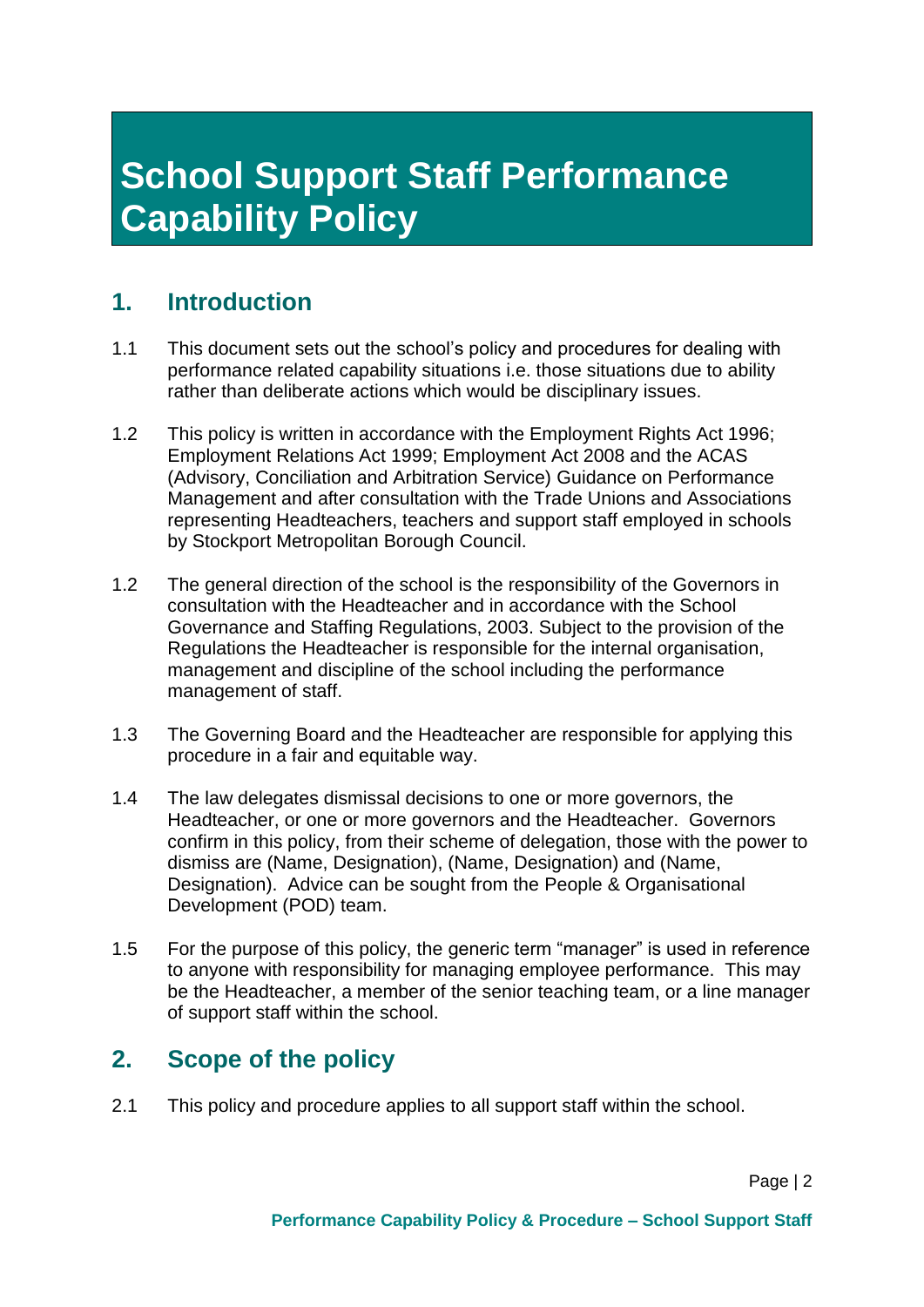2.2 The capability procedure deals with an employee's failure to achieve a satisfactory level of performance. It does not apply to cases of incapacity due to ill health or to employees who are within their probationary period which are dealt with under separate procedures for resolving such matters.

### **3. Policy statement**

- 3.1 The Governing Board believes that in order to promote good employee relations and practices it is necessary to demonstrate that employees will be treated fairly, reasonably and consistently in matters relating to performance capability.
- 3.2 Governors, Head teachers and Senior Teams within the schools have a responsibility to maintain high standards of performance and support employees whose performance needs to be improved. If matters of underperformance are not addressed at an early stage a situation may escalate and result in a higher sanction.
- 3.3 Prior to any decision regarding performance management action being taken, all employees should be allowed the opportunity to state their case when a performance matter arises and ensure that all facts of the case have been thoroughly investigated prior to any formal meeting/hearing.
- 3.4 Employees will have the right to be represented by a colleague or a trade union representative at all formal performance capability meetings/hearings and appeals conducted under the Performance Capability policy.
- 3.5 All parties will ensure that all processes progress as quickly as is reasonably possible for the benefit of the school and the employee. Repeated adjournments will be discouraged.
- 3.6 Employees will have the right of appeal against any formal performance capability action taken under this policy and procedure.
- 3.7 Employees should be confident that the School will comply with its obligations with regard to the Equalities Act 2010 in terms of reasonable adjustments.
- 3.8 Except in the case of gross negligence (which may be dealt with under the disciplinary procedure) no one will be dismissed for a first incident of poor performance.
- 3.9 Employees whose performance is being managed through this procedure will not receive pay increments until they successfully complete the performance review period.
- 3.10 The School accepts that appropriate training, support and guidance should be provided to employees before they can be expected to reach appropriate standards of job performance.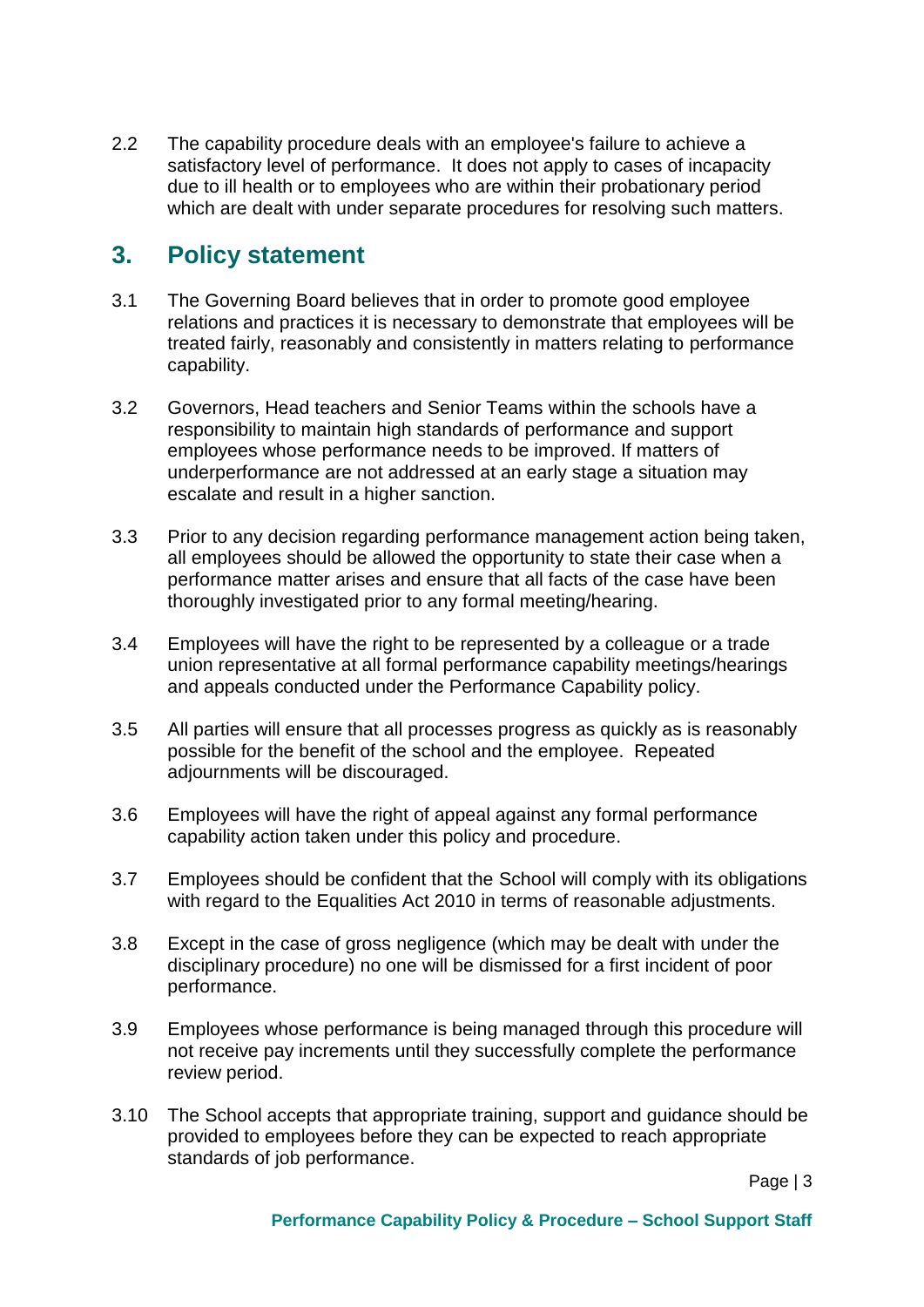3.11 High performance and productivity are also dependent on effective working relationships and the fair and reasonable handling of grievances is an important element in creating and maintaining those relationships.

### <span id="page-4-0"></span>**4. Roles and Responsibilities**

This section outlines the roles and responsibilities for the main parties involved in the management of performance capability. These lists are not exhaustive.

### <span id="page-4-1"></span>**4.1 The Governing Board**

The law delegates dismissal decisions to one or more governors, the Headteacher, or one or more governors and the Headteacher. Governors have stated in 1.4, from their scheme of delegation, who has the authority to dismiss.

The Governing Board is responsible for establishing procedures for the management of staff performance. This function cannot be delegated.

### <span id="page-4-2"></span>**4.2 Headteacher and Senior Leadership Team**

Headteachers and the Senior Leadership Team (SLT) play a lead role in maintaining positive employment relationships within the school. They are responsible for ensuring that:

- employees are aware of this policy and associated procedures and that managers are able to deal effectively with performance management situations in the workplace;
- an appropriate and effective communication and training plan is in place to embed this policy and procedure into the school
- the policy and procedures are applied in a fair and consistent manner and appropriate action is taken against managers and supervisors who fail to manage performance in line with this policy
- employees are made aware of the standard of performance expected from them;
- minor work performance issues are dealt with informally in the first instance, and promptly;
- employees are given every opportunity to demonstrate capability within their role, responding to grievances promptly;
- any changes to timescales outlined in this policy and procedure are communicated to the employee involved, explaining why; and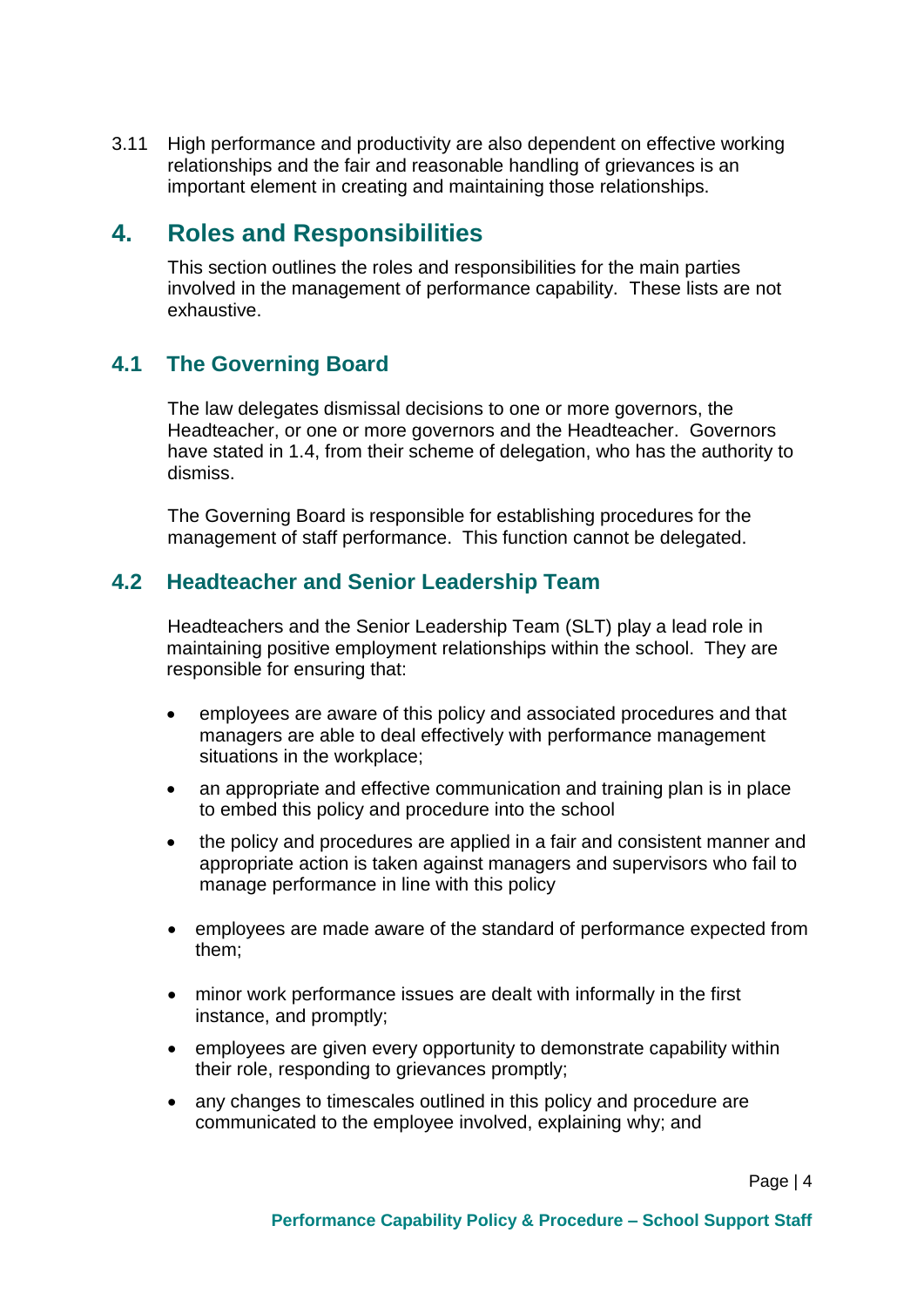• advice and guidance is sought, when necessary, from the school's HR provider.

#### <span id="page-5-0"></span>**4.3 Employees**

All employees are responsible for:

- performing their job to a satisfactory level and being committed to achieving high levels of performance;
- raising an issue at work promptly with their manager and pursuing the issue if is not resolved informally at a local level;
- arranging representation at investigatory meetings; formal performance capability meetings/hearings and appeals conducted under this policy and procedure; and
- engaging in any learning and development in relation to this policy and procedure

### <span id="page-5-1"></span>**4.4 Human Resources**

The school's HR provider plays an important role in supporting the school to manage performance effectively. The HR provider's role is to:

- provide support and guidance to managers that will assist them in managing employee relations issues;
- assist managers with preparing and presenting management's case at a meeting (where necessary);
- be present at a meeting to provide advice to the panel and attend subsequent deliberations:
- support managers and employees on the interpretation and application of this policy;
- provide skills and knowledge-based training to enable managers to fulfil their responsibilities under this policy and procedure

### <span id="page-5-2"></span>**4.5 Employee's representative**

The employee can be accompanied by a trade union representative or work colleague at any formal meetings/hearings, including appeal hearings, held under the Performance Capability Procedure.

The role of the employee's companion is to provide general support to the employee, so that the individual can fully participate in the meeting. This may include, for example, seeking clarification of any questions, responses or points raised, to assist understanding. The representative may present and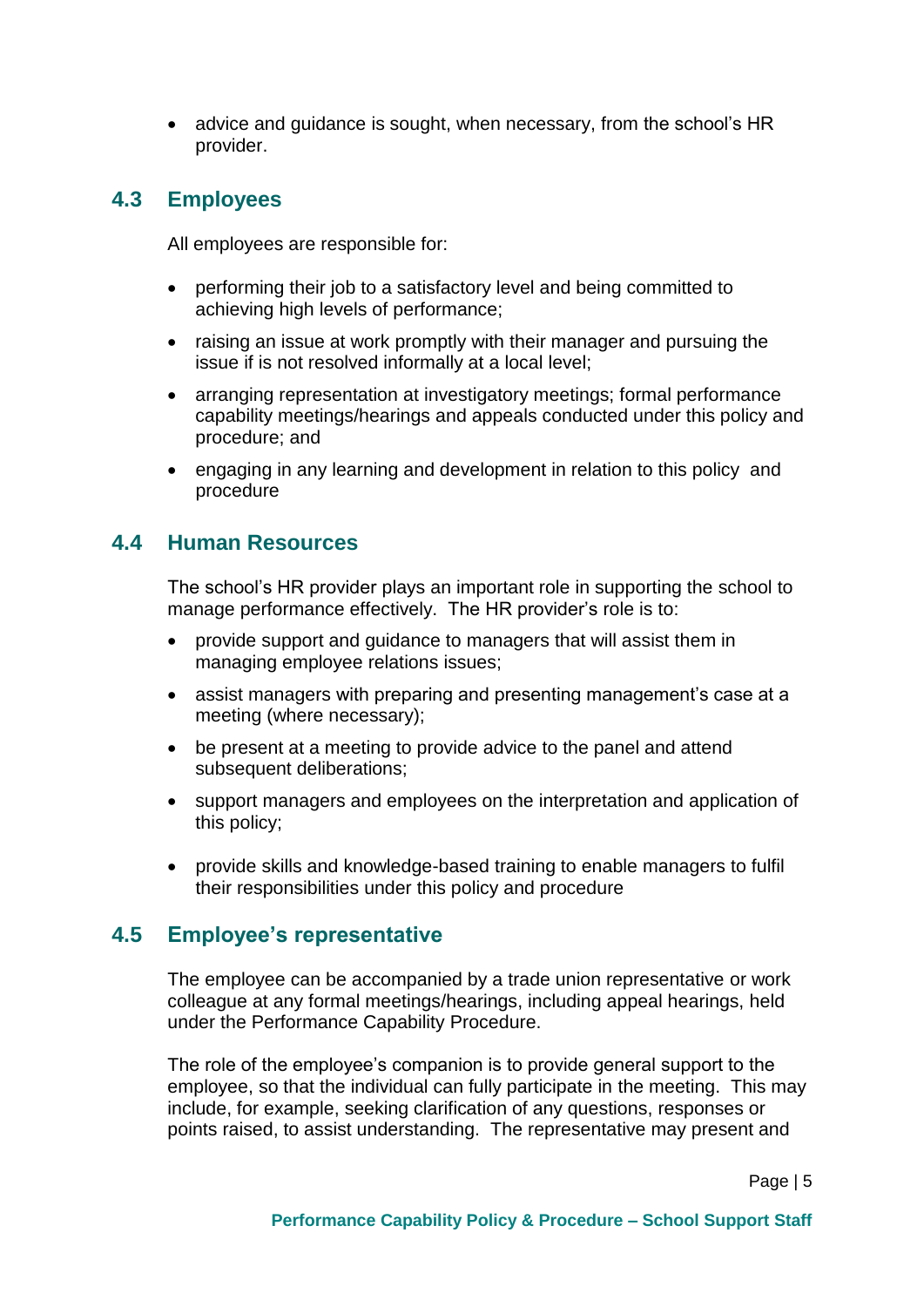sum up the employee's case, respond on the employee's behalf to points raised at the meeting, and confer with the employee during the meeting.

The employee's representative cannot answer a question directly on behalf of the employee.

### <span id="page-6-0"></span>**4.6 The person or panel conducting a performance capability hearing**

A performance capability hearing (Stage 3) will usually be conducted by a panel made up of the Headteacher and two Governors or, where the Headteacher is the line manager, a panel of three Governors. They will have had no prior involvement with the case and have the authority to dismiss if necessary. An HR representative will be present to advise the panel and to ask questions. The Chair of the panel will make the decision on the outcome of the meeting based on all the evidence presented.

### <span id="page-6-1"></span>**5. Links with other policies and procedures**

In dealing with employee relations issues, managers may also need to make reference to other policies, procedures and information including the following:

- o Confidential Reporting (Whistleblowing) Model Policy
- o Counselling Referrals
- o Employee Relations (Discipline & Grievance) Model Policy
- o Dignity at Work Policy
- o Sickness Absence Policy

These policies are available from the school.

### <span id="page-6-2"></span>**6. Standards of Performance**

- 6.1 Standards of performance are necessary for promoting good employee relations and ensuring fair and consistent treatment of individuals. School employees are expected to maintain standards of performance and any breach of performance standards will be subject to investigation and potentially formal action.
- 6.2 The standard of performance expected by the school can be found in the document "Safer Working Practices in Schools".
- 6.3 Certain cases of poor performance may be so serious that the first occurrence would probably call for summary dismissal e.g. gross negligence. Acts which constitute such under-performance are those resulting in a serious breach of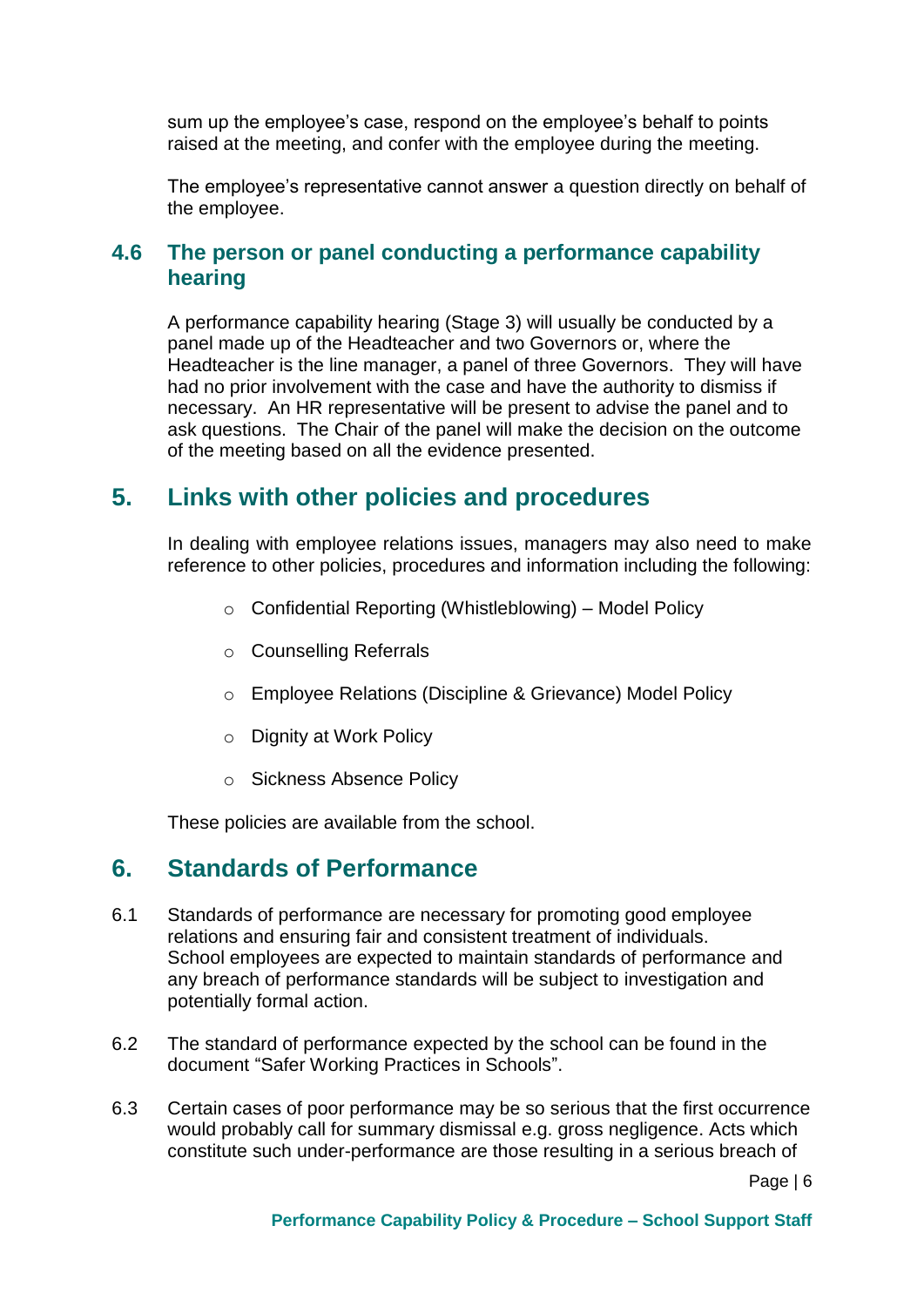the terms of employment and may be more appropriately dealt with under the disciplinary policy and procedure.

6.4 Examples of poor performance are at Appendix 1 – this list is not exhaustive.

### <span id="page-7-0"></span>**7. Employees with more than one post**

Some employees may hold more than one post within the school. Where the school loses confidence in an employee such as to confirm dismissal from one contract it is reasonable to expect that no other employment can be continued although this may not always be the case if the employee's performance within the other role/s is satisfactory.

### <span id="page-7-1"></span>**8. Referral to Statutory Bodies**

There are statutory duties placed on employers to refer individual cases to national bodies where the issue involves safeguarding children and/or vulnerable adults. The Chair of Governors is responsible for making any referrals to statutory bodies.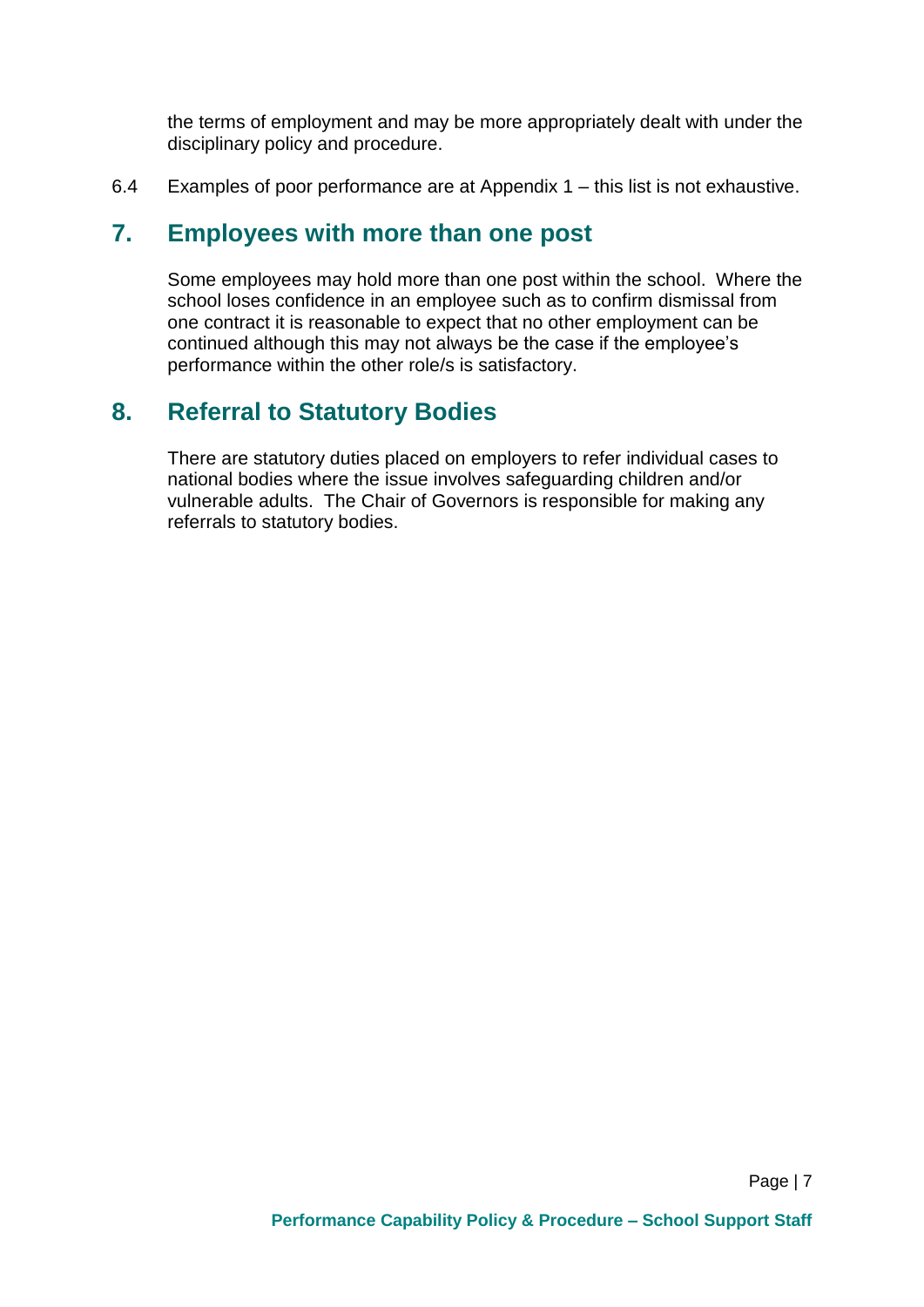## <span id="page-8-0"></span>Performance Capability Procedure

### <span id="page-8-1"></span>**9. Introduction**

- 9.1 This procedure should be used when an employee's performance has been identified as falling below an acceptable level. Its purpose is to provide a framework for resolving issues, ideally through the improvement of the employee's performance. As a last resort, it specifies the circumstances in which the employee may be redeployed to more suitable work or dismissed on the grounds of performance capability.
- 9.2 Where an employee's poor performance is believed to be the result of deliberate negligence, or where serious errors have been made to the detriment of the school, managers may decide to use the disciplinary procedure instead. Advice should be sought from the school's HR provider.

### **10. Informal Procedure**

Before using the formal stages of this procedure, the employee should receive feedback from their manager setting out the concerns about the employee's performance and how it can be improved, agreeing reasonable timescales for improvement.

When such informal discussions do not lead to the employee improving their performance to an acceptable level the manager should proceed with the formal procedure as outlined below. Further information can be found in the Guidance Notes for Managers – Performance Capability.

### <span id="page-8-2"></span>**11. Formal Procedure**

### **Stage 1 – Formal performance capability meeting**

- <span id="page-8-3"></span>11.1 Where informal discussions do not lead to a satisfactory improvement in the employee's performance, the employee will be invited to attend a formal, performance capability meeting. The purpose of a performance capability meeting is to discuss the employee's performance and decide what measures should be taken, with a view to securing the required improvement in the employee's performance.
- 11.2 The meeting will be conducted by the employee's manager, usually supported by the school's HR provider. The manager should invite the employee to a stage 1 meeting to discuss their concerns, giving at least 5 working days' notice.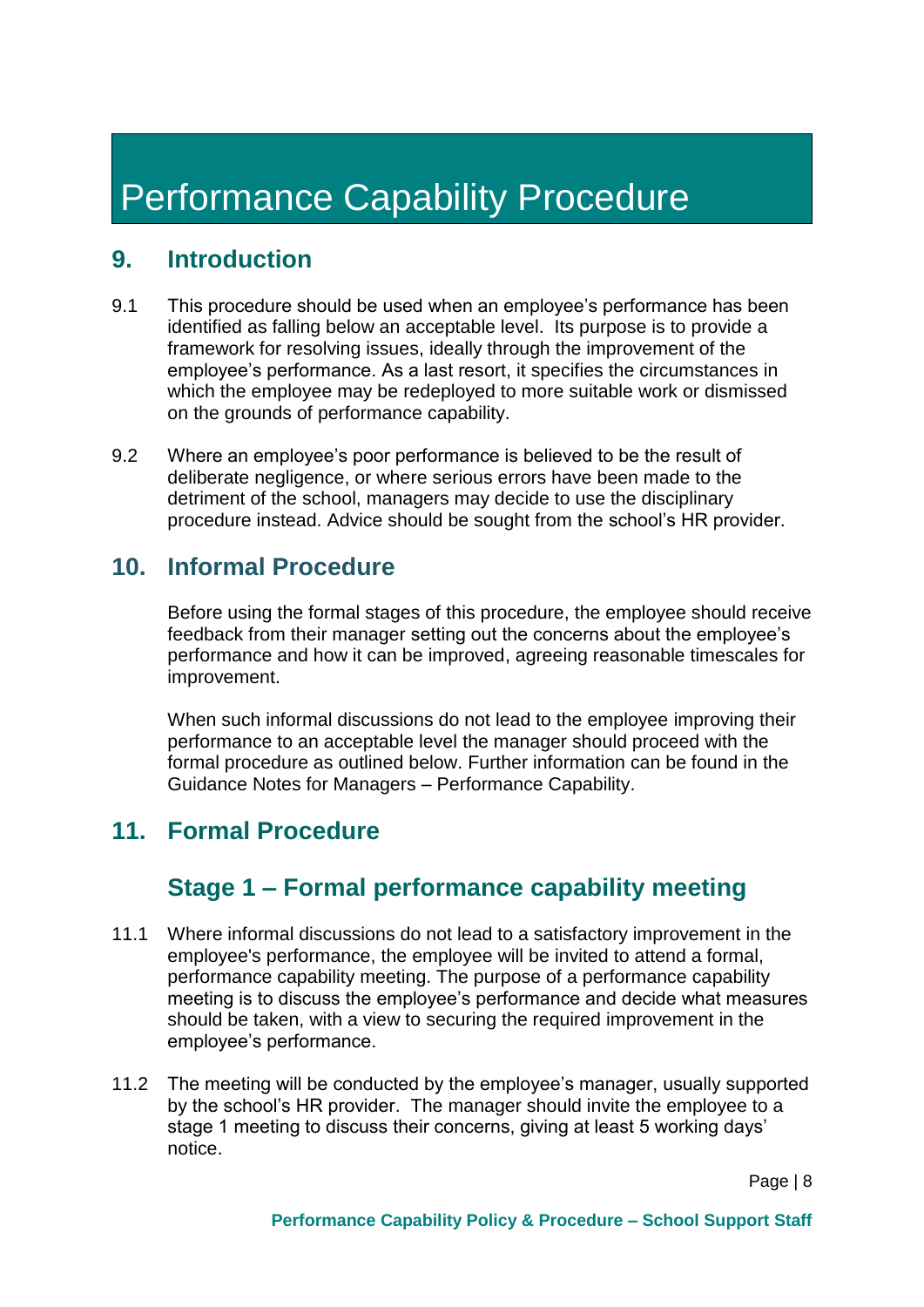- 11.3 The employee should be advised that they have the right to be accompanied to the meeting by a trade union representative or work colleague.
- 11.4 At the meeting, the employee will be given the opportunity to respond to any feedback about their performance and to put forward any explanation they have for the matters identified by the manager as amounting to poor performance.
- 11.5 The outcome of the meeting may be:
	- to issue a written warning, which may be supplemented by a mutually agreed performance improvement programme designed to bring the employee's performance up to an acceptable level;
	- to revert to the informal stage or to other policies which may be more appropriate to the matter raised;
- 11.6 The improvement programme should include specific, measurable, realistic and timed actions and details of any support or training needed by the employee to achieve the required levels of performance. Progress against the programme should be monitored regularly
- 11.7 A review period should be agreed (normally not less than 3 months) so that the improvement programme can be implemented. The employee should be warned that failure to improve their level of performance to the required standard by the end of the review period may result in stage 2 of the performance capability procedure being implemented which could lead to the employee being given a final written warning.
- 11.8 The outcome of the meeting should be confirmed in writing within 3 working days.
- 11.9 At the end of the review period, the manager and employee should meet to discuss the completion of the performance improvement programme and the outcome; this should also be confirmed in writing. If performance has reached the required standard, an agreement to maintain the standard of performance should be made between the manager and employee; this agreement should cover how the employee's performance will be measured going forward. The decision should remain 'live' for 12 months. This means if the employee's performance improvement is for a short period of time then the manager has the option of returning immediately to the same point of the procedure.

If there has been insufficient improvement then the employee should be invited to attend a performance capability meeting under Stage 2 of this procedure.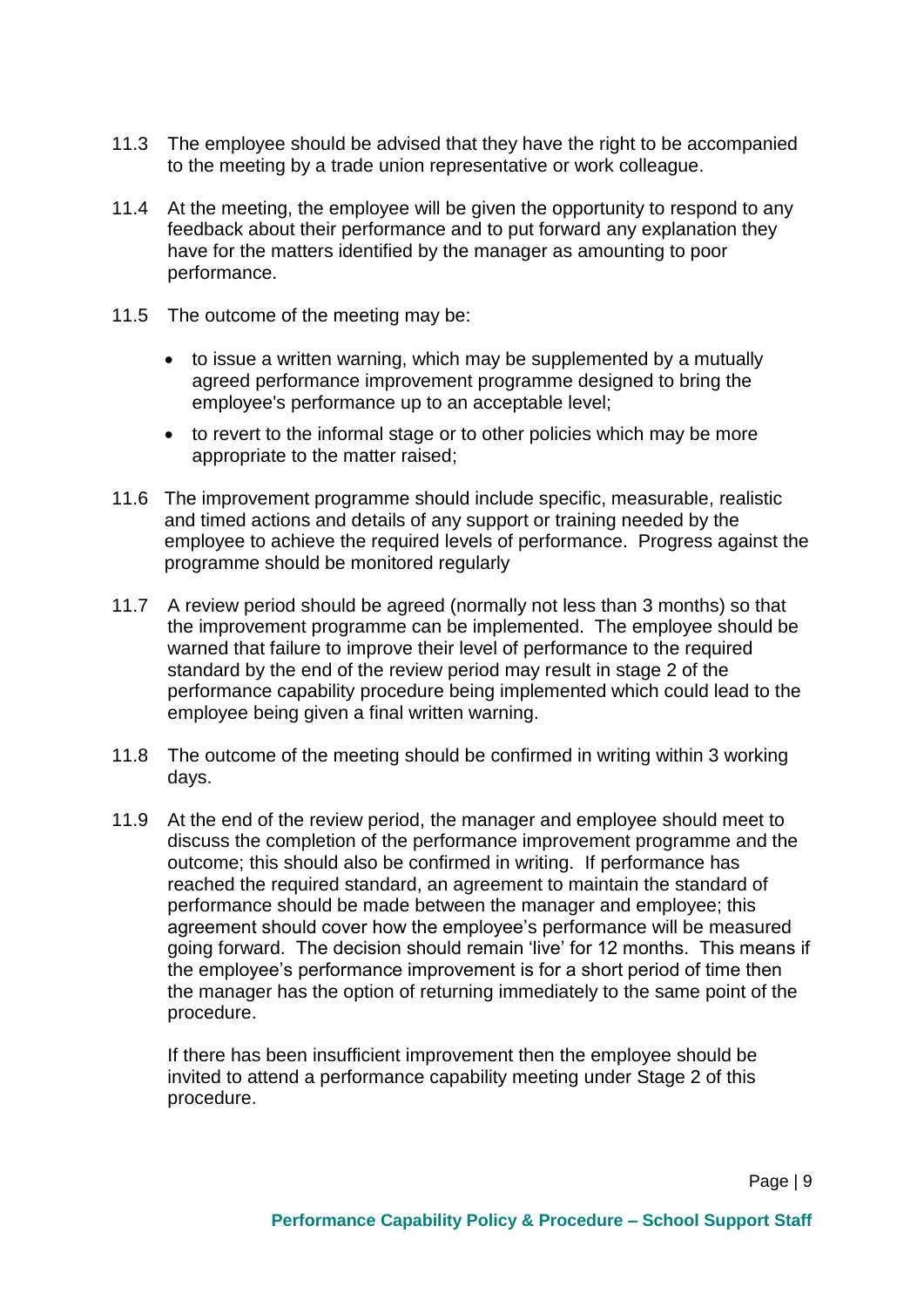### <span id="page-10-0"></span>**12. Stage 2 – Formal performance capability meeting**

- 12.1 Where the first formal discussion does not lead to a satisfactory improvement in the employee's performance, the employee will be invited to attend a second performance capability meeting. The purpose of the performance capability meeting is to discuss the employee's performance and decide what measures should be taken, with a view to securing the required improvement in the employee's performance.
- 12.2 The meeting will be conducted by the employee's manager, usually supported by the school's HR provider. The manager should invite the employee to the stage 2 meeting to discuss their concerns, giving at least 5 working days' notice. The employee should be provided with a copy of the improvement programme agreed and any documentation the manager intends to refer to.
- 12.3 The employee should be advised that they have the right to be accompanied to the meeting by a trade union representative or work colleague.
- 12.4 At the meeting, the employee will be given the opportunity to respond to any feedback about their performance and to put forward any explanation they have for the matters identified by the manager as amounting to poor performance.
- 12.5 The outcome of the meeting may be:
	- to issue a final written warning, which may be supplemented by a mutually agreed performance improvement programme designed to bring the employee's performance up to an acceptable level;
	- to revert to the informal stage, Stage 1 or to other policies which may be more appropriate to the matter raised;
- 12.6 The performance improvement programme should be updated to reflect the outcome of the meeting. Progress against the programme should be monitored regularly.
- 12.7 A review period should be agreed (normally not less than 3 months) so that the improvement programme can be implemented. The employee should be warned that failure to improve their level of performance to the required standard by the end of the review period may result in stage 3 of the performance capability procedure being implemented which could lead to dismissal on the grounds of performance capability.
- 12.8 The outcome of the meeting should be confirmed in writing within 3 working days.
- 12.9 At the end of the review period, the manager and employee should meet to discuss the completion of the performance improvement programme; the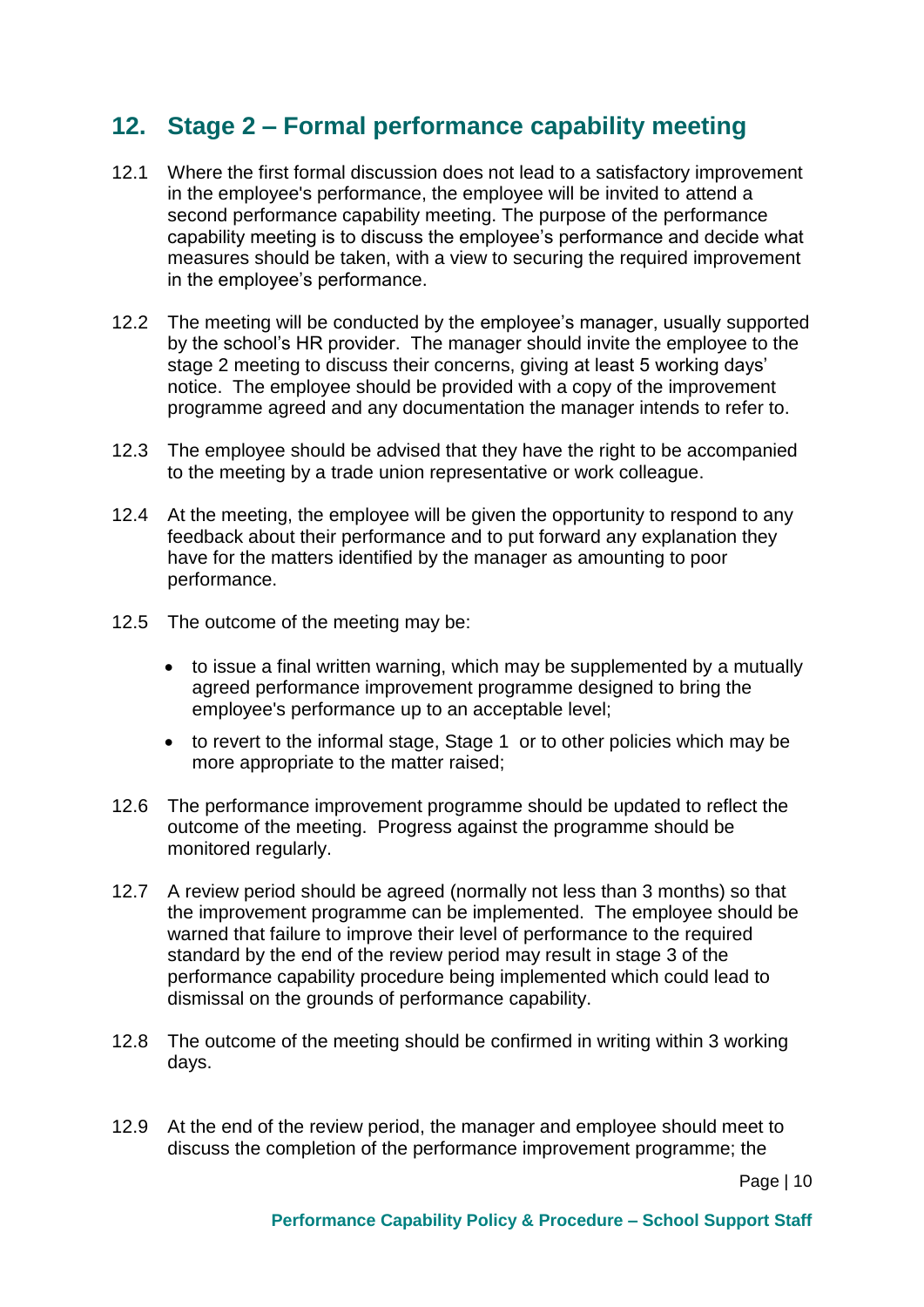manager should also inform the employee of the outcome both verbally and in writing.

If performance has reached the required standard, an agreement to maintain the standard of performance should be made between the manager and employee; this agreement should cover how the employee's performance will be measured. The decision should remain 'live' for 12 months. This means if the employee's performance improvement is for a short period of time then the manager has the option of returning immediately to the same point of the procedure. If there has been insufficient or no improvement then the employee should be invited to attend a formal, performance capability hearing under Stage 3 of this procedure.

### <span id="page-11-0"></span>**13. Stage 3 – Formal performance capability hearing**

- 13.1 If the employee's performance has shown no, or insufficient, signs of improvement over the review periods, then a performance capability hearing will be arranged. The manager should write to the employee inviting them to the hearing, giving a minimum of 10 working days' notice. The letter should advise them that one possible outcome of the hearing could be dismissal. The employee should also be notified of their right to representation at the hearing. The employee should confirm their attendance at the hearing.
- 13.2 The meeting will usually be heard by a panel made up of the Headteacher and two Governors, supported by the school's HR provider.
- 13.3 The manager should prepare a management report to be presented at the hearing. The employee should prepare their case to be presented at the hearing. The manager should write to the employee at least 8 working days in advance of the hearing providing copies of all documents that will be presented at the hearing, including the management report. The employee should also provide copies of all documents that will be presented at the hearing, at least 10 working days in advance of the hearing.
- 13.4 Both management and the employee will present their case at the hearing, calling any witnesses if necessary. The hearing will be adjourned whilst the panel considers the manager's and employee's evidence. The length of the adjournment will depend on what, if any, further investigations are required. If this is the case, management will agree a reasonable timescale with the employee.

Following any adjournment, the meeting will be reconvened and the Chair of the Panel will deliver the decision and the action, if any, to be taken.

The outcome of the meeting may be:

- A decision to take no further action;
- The issuing of another performance management warning with a date for further review;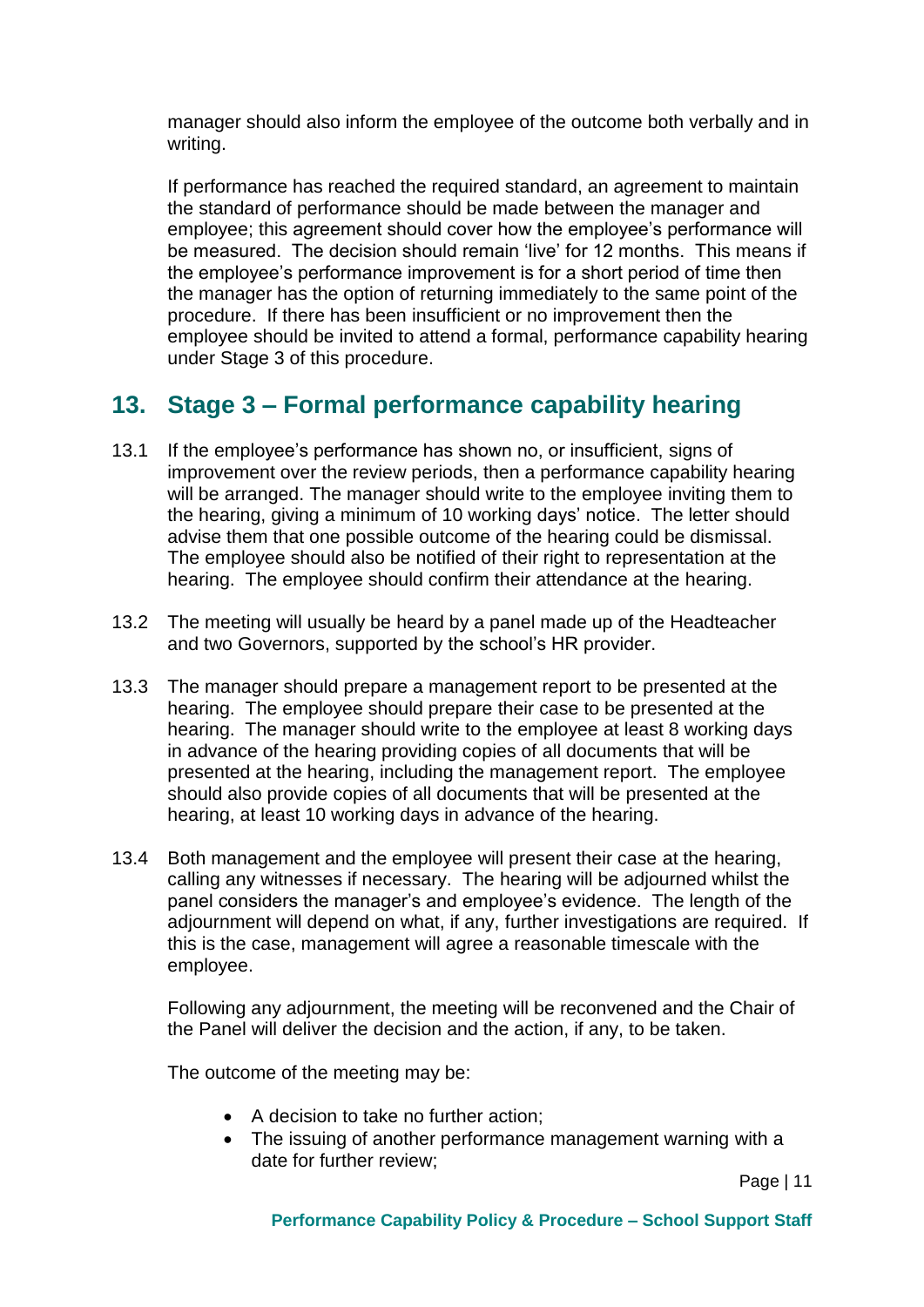- An offer to redeploy the employee to alternative work; or
- A decision to dismiss the employee
- 13.5 The employee will be sent a letter detailing the outcome of the meeting within 3 working days of the hearing. The employee should acknowledge receipt of the letter by returning a signed copy; this will be placed on the employee's personal file.

### <span id="page-12-0"></span>**14. Redeployment**

14.1 Any offer to redeploy the employee will be entirely at the school's discretion. Such an offer will be made only where the school is confident that the employee should not be allowed to continue in their current role and will be able to perform well in the redeployed role. While the employee is free to refuse any offer of redeployment, the only alternative available will usually be dismissal. Where an employee is redeployed as an outcome of the Performance Capability procedure the salary protection scheme will not apply.

### **15. Appeal against performance capability action not resulting in dismissal**

- 15.1 The employee should appeal in writing to the nominated person (as outlined in the outcome letter) setting out the grounds for appeal, within 10 working days of receipt of the outcome.
- 15.2 The letter of appeal should clearly set out the basis of the appeal which might include unfairness of the judgement, severity of the penalty, procedural irregularities or the existence of new evidence.
- 15.3 The employee will be given not less than 10 working days' notice of the date, time and venue for the appeal hearing. Documents relating to the appeal will be circulated at least 5 workings days in advance of the appeal hearing.
- 15.4 The appeal will usually be chaired by the Headteacher, or where the Headteacher has previously been involved with the case, another member of the Senior Leadership Team or a nominated Governor.
- 15.5 Employees have the right to representation at an appeal hearing.
- 15.6 Both the management side and the employee will present their cases at the hearing. Unless there are exceptional circumstances it will not be usual for witnesses to be called.
- 15.7 The manager/governor hearing the appeal will be advised by the school's HR provider and will, within 5 working days, write to the employee giving the outcome of the appeal which could be: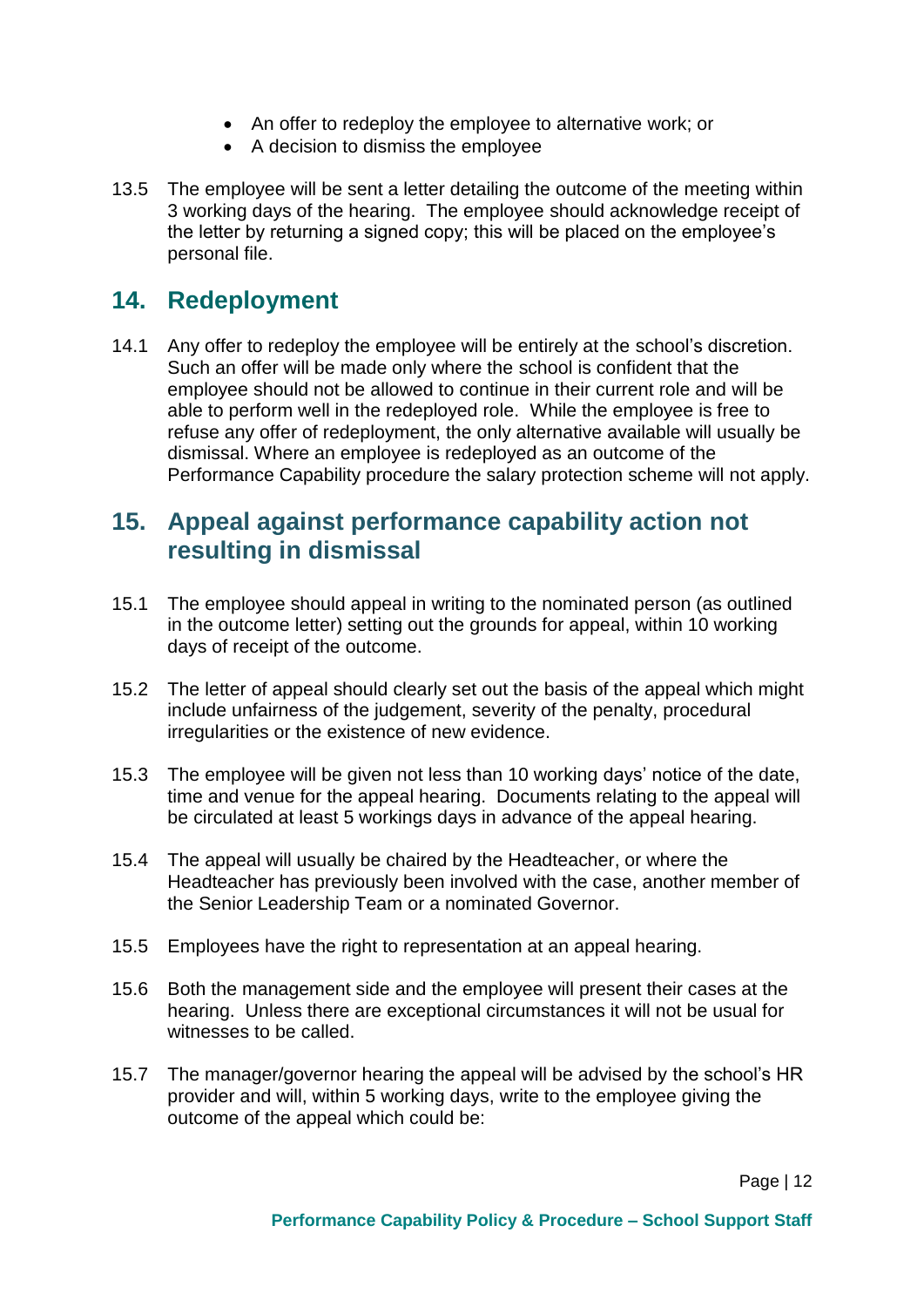- Confirming the original action
- Substituting a lower level of action
- Upholding the appeal
- 15.8 A copy of the outcome letter will be placed on the employee's personal file.

### **16. Dismissal**

- 16.1 If the school believes that there is no alternative role available and suitable for the employee, and the employee has consistently failed to meet an acceptable standard of performance, the school may decide to dismiss.
- 16.2 Any dismissal will usually be with notice in accordance with the employee's contract. However, where dismissal is on the basis of gross negligence this may be without notice.
- 16.2 Where an employee is dismissed in accordance with this procedure, they will have a right of appeal.

### <span id="page-13-0"></span>**17. Appeal against dismissal**

- 17.1 In the event of dismissal, the employee has the right of appeal to the Chair of Governors.
- 17.2 The appeal against dismissal should be made in writing to the Chair of Governors within 10 working days of receipt of the written confirmation to dismiss. The letter of appeal should clearly set out the basis of the appeal which might include unfairness of the judgement; severity of the penalty; procedural irregularities or the discovery of new evidence.
- 17.3 On receipt of the written notice of appeal, the Chair of Governors will organise a date with a further (Appeal) panel of the Governing Board within 10 working days. The Appeal Panel will normally meet within 30 working days.
- 17.4 The employee will be given at least 10 working days' notice of the Appeal Panel meeting. Employees have the right to representation and should confirm their attendance at the meeting in advance.
- 17.5 Both management and the employee should submit copies of any documents they wish to refer to or rely upon in the appeal meeting at least 8 working days before the meeting.
- 17.6 Both management and the employee will have the opportunity to present their cases at the Appeal Meeting and call any witnesses if necessary.
- 17.7 The appeal process should not be unnecessarily protracted and the Appeal Panel will normally seek to reach a decision on the outcome within 24 hours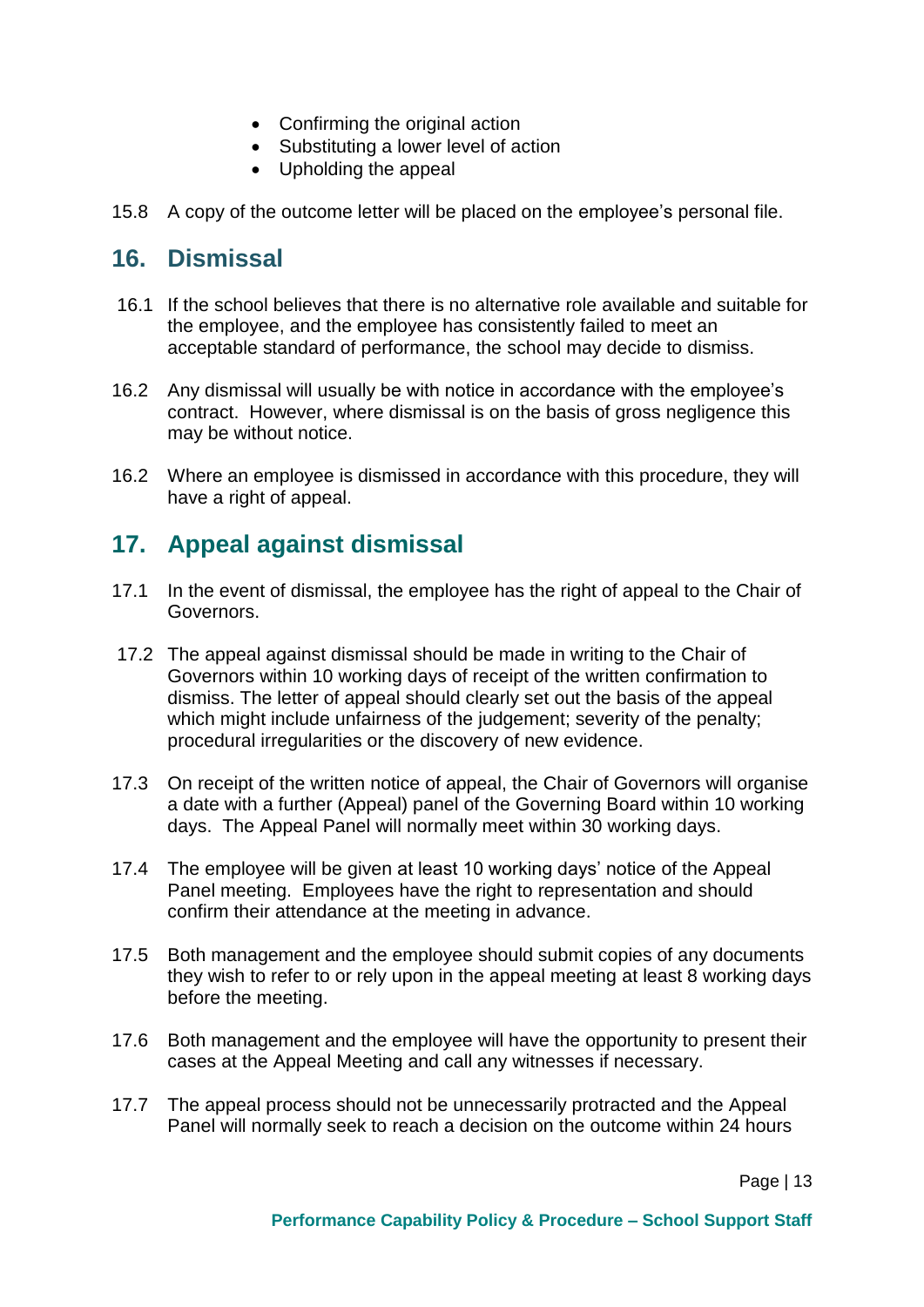of the hearing. Where further information/investigation is required an extended timescale to enable this will be discussed with the employee.

- 17.8 The Chair of the Appeal Panel will write to the employee giving the outcome of the appeal within 5 working days of reaching their decision, which could be to:
	- confirm the original dismissal action
	- substitute the original dismissal action with a different action or
	- uphold the appeal

The letter will be placed on the employee's personal file.

17.9 If an employee is dismissed and subsequently appeals against that dismissal they will not receive any payment for the period of time between their dismissal and their appeal hearing unless they are reinstated as a result of the appeal.

If the appeal is upheld, the employee will be immediately re-instated and return to work. They will then receive the full pay for the period of time between their dismissal and return to work which would normally have been received had they been at work.

### <span id="page-14-0"></span>**18. Employee Support**

The school understands that when there is a need to use the performance capability procedure it can be a difficult time for those involved. In addition to the support offered by trade unions, employees have access to counselling services and training courses.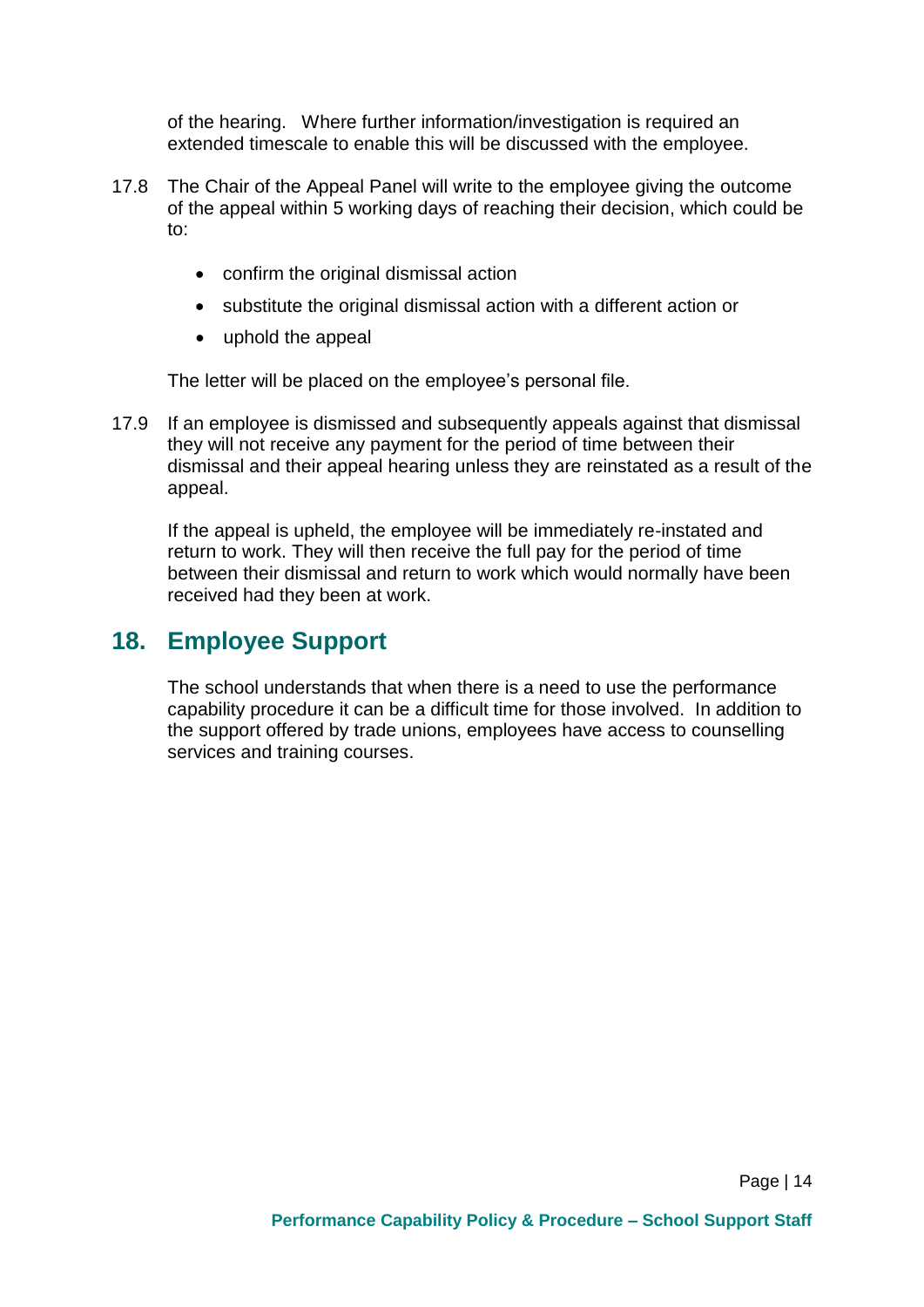### **Appendix 1**

### <span id="page-15-1"></span><span id="page-15-0"></span>**Examples of Poor Performance**

The following list contains examples of poor performance. It is not intended to cover all possible circumstances which may arise.

- Poor prioritising, timing, scheduling of work
- Slow response to work requests
- Untimely completion of work, failure to meet deadlines
- Quality of work (failure to meet quality standards)
- Frequent inaccuracies/errors
- Failure to meet expectations for work quality, cost, service
- Customer/client dissatisfaction
- Waste of materials
- Inappropriate or poor work methods
- Failure to follow a job through
- Inability to cope with instructions given
- Inability to cope with a reasonable volume of work to a satisfactory standard
- Attitude to work, e.g. poor interpersonal skills, lack of commitment and drive.
- Lack of innovation
- Poor decision making